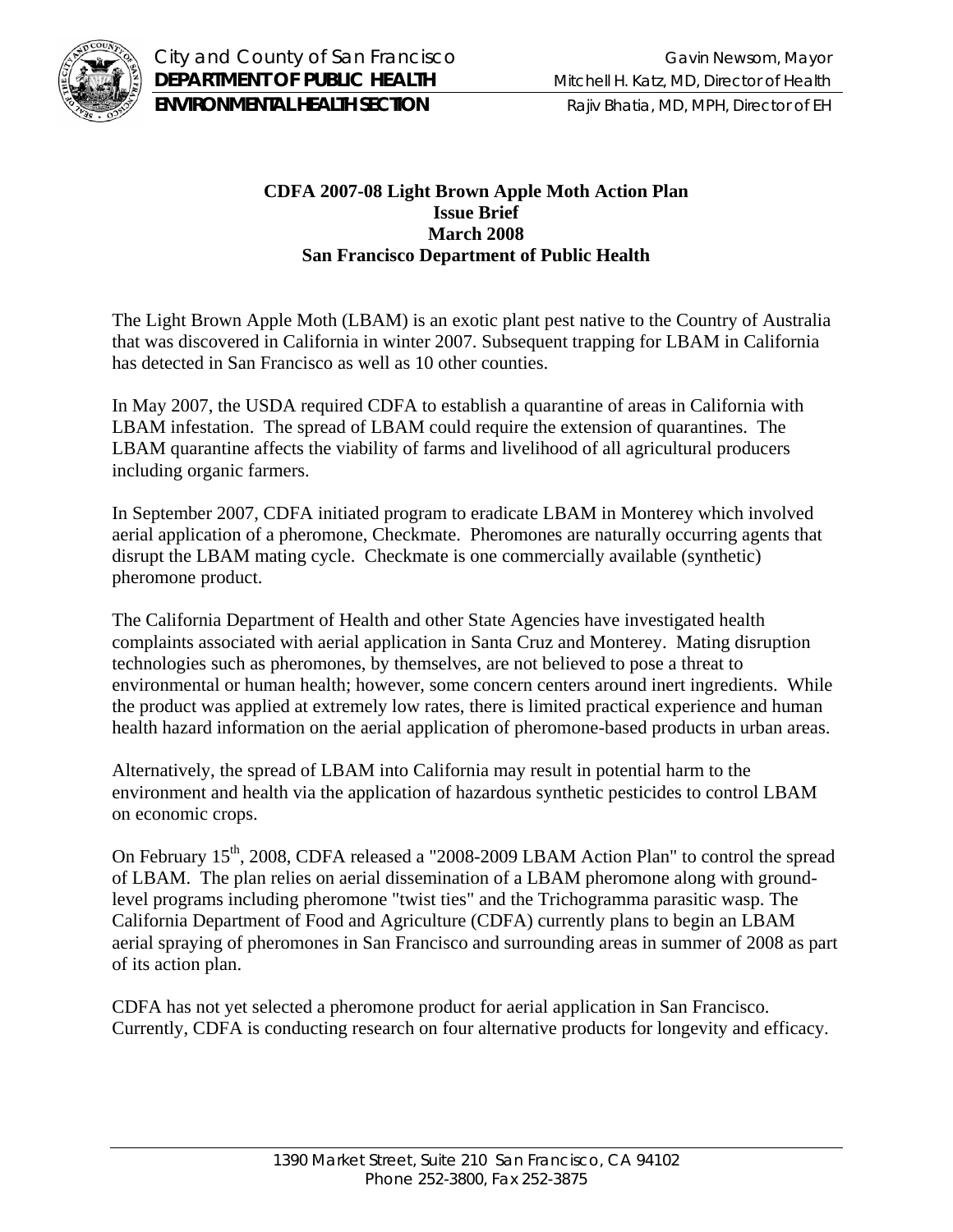There is limited public awareness about the issues related to LBAM. There is also some expert debate about the ecologic and economic problems posed by the LBAM and the effectiveness of pheromones in eradicating LBAM. There is also significant public controversy exists regarding the hazard of the aerial applications of pheromone products over urban areas.

The USDA will complete an environmental assessment as required by NEPA before any aerial application of a pheromone product in San Francisco. CDFA intends to prepare and certify an environmental impact report on the action plan but has declared that an emergency exemption allows it to commence aerial spraying of pheromone products before completing its review. Before the use of any method of control in any jurisdiction, CDFA will provide notice to the public and to public officials and hold at least one public meeting to discuss control efforts.

The City and County of San Francisco has been engaged in the LBAM issue through regular communication with CDFA staff; review of available health effects research on pheromone products; participation in the NEPA and CEQA processes; communication with State of California legislative representatives; and dialogue with State public health officials.

Several current bills in the California State Legislature address the LBAM issue. These include:

- 1. SCR 87 (Migden) is a non-binding resolution requesting a moratorium on aerial spraying of pheromones in connection with LBAM.
- 2. AB2760 (Leno) would require the preparation of an environmental impact report under the requirements of CEQA before the state agricultural department could apply pesticides in urban areas for the eradication of the light brown apple moth.
- 3. AB 2763 (Laird) would require the CDFA to conduct invasive pest planning, including the preparation a list of invasive species that might enter the state and pesticides might be used in eradication of those pests.
- 4. AB2765 (Huffman), would require prior to an aerial application of pesticide for a pest eradication project, public notification; a hearing to consider alternatives; a full disclosure of all substances in the products and the certification of the safety of all elements of any proposed pesticide by an appropriate state department or agency that is independent of CDFA.
- 5. AB2764 (Hancock) would prohibit the California Secretary of Food and Agriculture from approving the application of a pesticide in an urban area as part of an eradication project unless the governor has proclaimed a state of emergency.
- 6. AB 2892 (Swanson) would require the CDFA to obtain the consent of 2/3 of the registered voters in the county before aerially applying a pesticide in an urban area.

The Department of Public Health understands the purpose of CDFA's program to control the LBAM would like to ensure the State take following precautionary actions in their efforts.